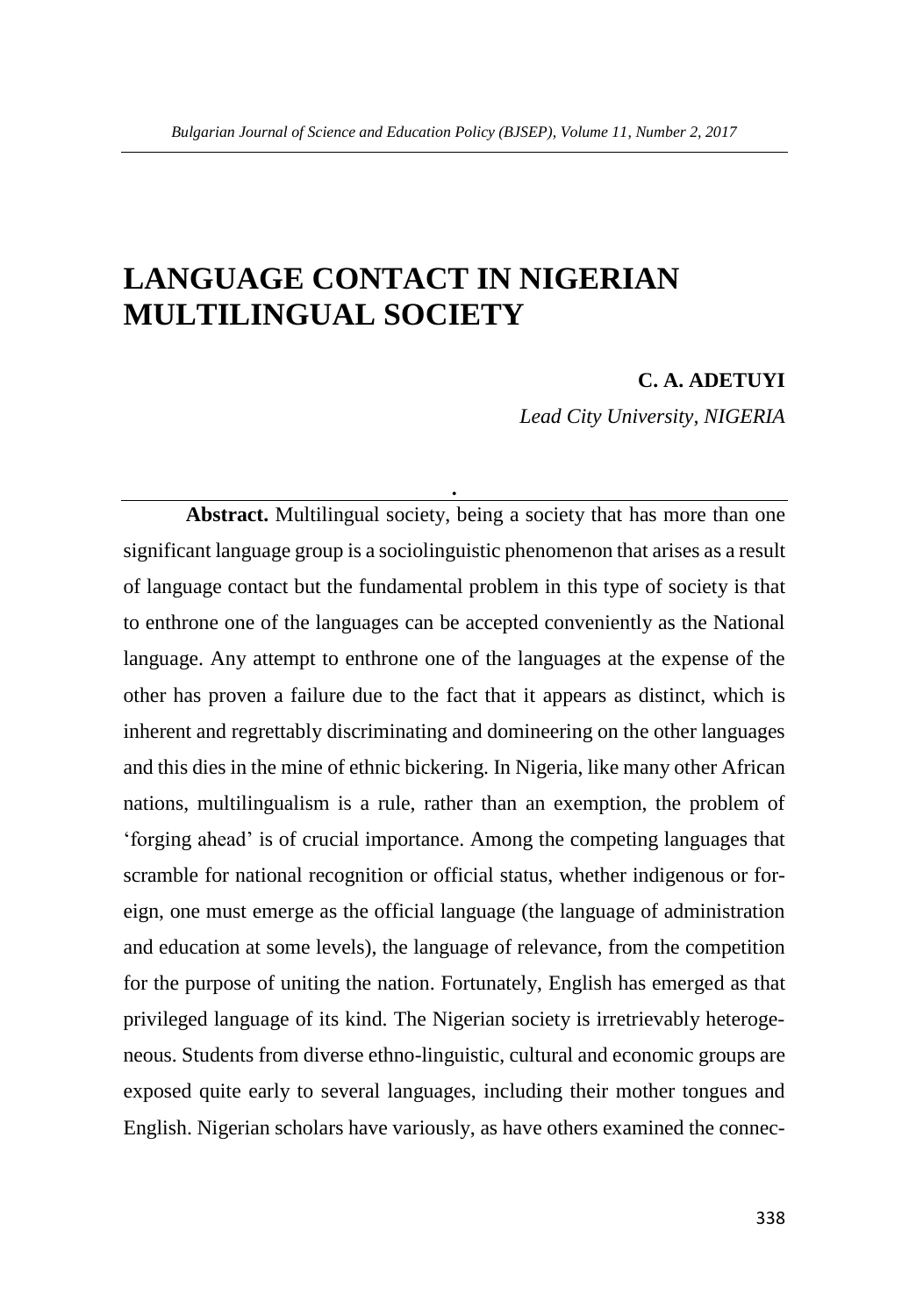tion between multilingualism and interference; we avail ourselves of such studies in situating our reflections. This paper thus looks into the importance of language, most especially English language in the multi-lingual society.

*Keywords:* language contact, multilingualism, bilingualism, ethnolinguistics, socio-linguistics

## **Background to the study**

Multilingual society is a society which has more than one significant language group. It is a sociolinguistic phenomenon that arises as a result of language contact. It is a situation in which two (i.e. bilingualism, specially) or more languages operate within the same context. Nigeria is a multilingual society with an estimated number of indigenous languages ranging from 400 – 500 with Igbo, Hausa and Yoruba as the major languages with about 18 million speakers (Adegbite, 2003). The fundamental problem is that to enthrone one of the languages can be accepted conveniently as the National language. Any attempt to enthrone one of the languages at the expense of the other has proven a failure due to the fact that it appears as distinct which is inherent and regrettably discriminating and domineering on the other languages and this dies in the mine of ethnic bickering (Aito, 1999).

Adetuyi & Adeniran (2017) define bilingualism as the use of two languages by an individual or a community. In other words, bilingualism allows the existence of two languages in the repertoire of an individual or speech community. Bilingualism is also described as the ability of an individual to produce meaningful utterances in the other language. It can be viewed as a situation where an individual has the ability to speak two languages in a bilingual society but more proficient in one of the two languages than the other.

It is important to note that bilingualism has an essential characteristic of being a consequence of language in contact which deals with the direct or indirect influence on the other Nigeria, for example is a bilingual community where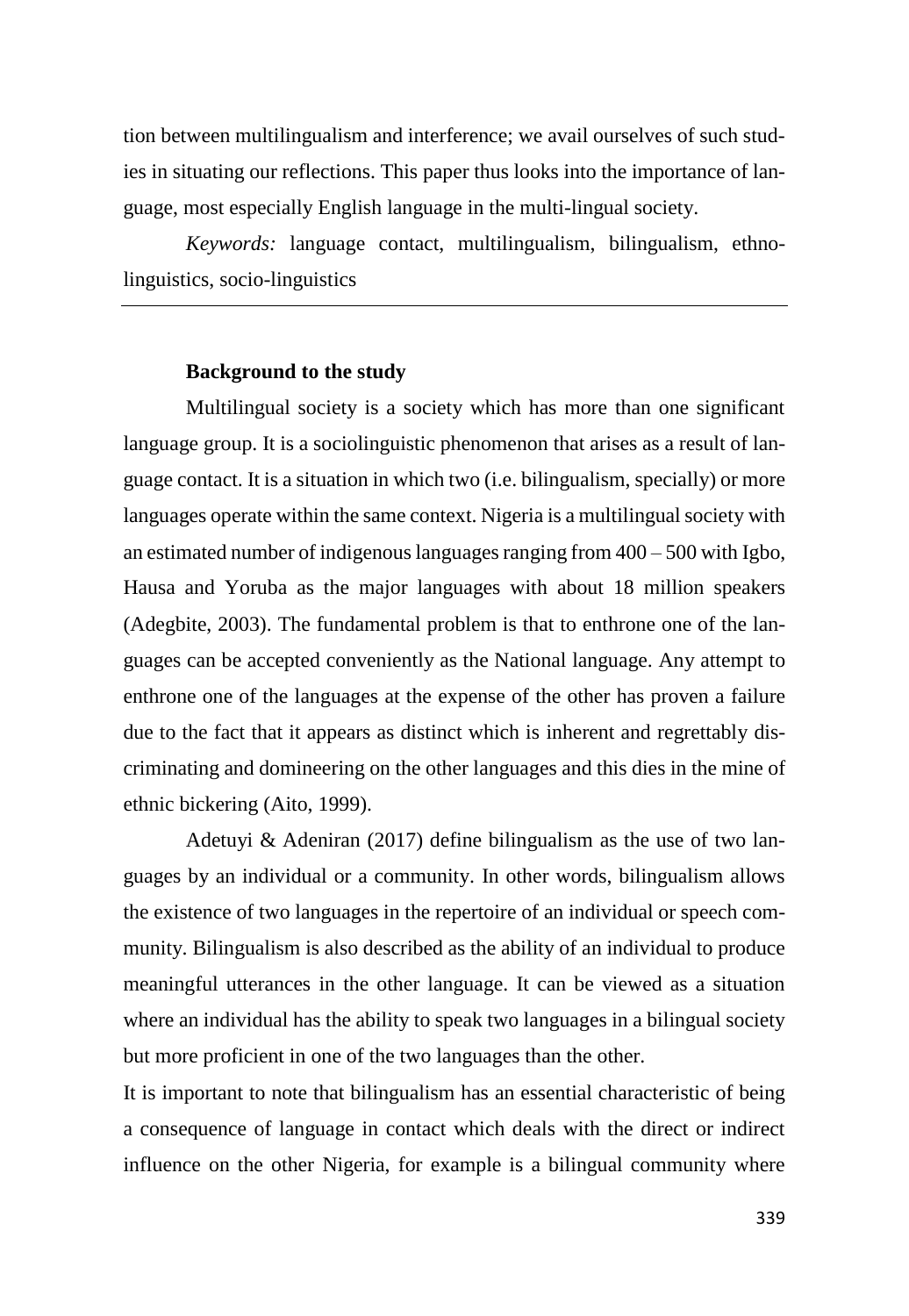many bilingual communities exist such as Yoruba and English, Hausa and English as well as Igbo and English.

In Nigeria, like many other African nations, multilingualism is a rule, rather than an exemption, the problem of 'forging ahead' is of crucial importance. Among the competing languages that scramble for national recognition or official status, whether indigenous or foreign, one must emerge as the official language (the language of administration and education at some levels), the language of relevance, from the competition for the purpose of uniting the nation. Fortunately, English has emerged as that privileged language of its kind. The Nigerian society is irretrievably heterogeneous. Students from diverse ethno-linguistic, cultural and economic groups are exposed quite early to several languages, including their mother tongues and English. (Kwofie, 1985) cities this factor and the lack of adequately adapted resources as adversely affecting the teaching of English Language in Nigeria. He asserts that the African child, in most cases, has been immersed in two to five languages right from the beginning of life. Nigerian scholars have variously, as have others examined the connection between multilingualism and interference; we avail ourselves of such studies in situating our reflections.

Egonu (1972) attributes such problems as are discussed here to the learner's age, temperament, aptitude and previous knowledge. Reference is also made to the teacher's lack of knowledge of the learner's mother-tongue, thus rendering him ill-equipped to localize and help to stamp out the incidence of inhibitive transfers. For Eleberi (1983), students commit error mostly in agreement, conjugation, spelling, accents and wrong use of words.

# **The English language learning environment**

The English Language learning environment encompasses everything the language leaner hears and sees in the language. It may include a wide variety of situation such as exchanges in restaurants and stores, conversations with friends, reading street signs and newspapers, as well as classroom activities, or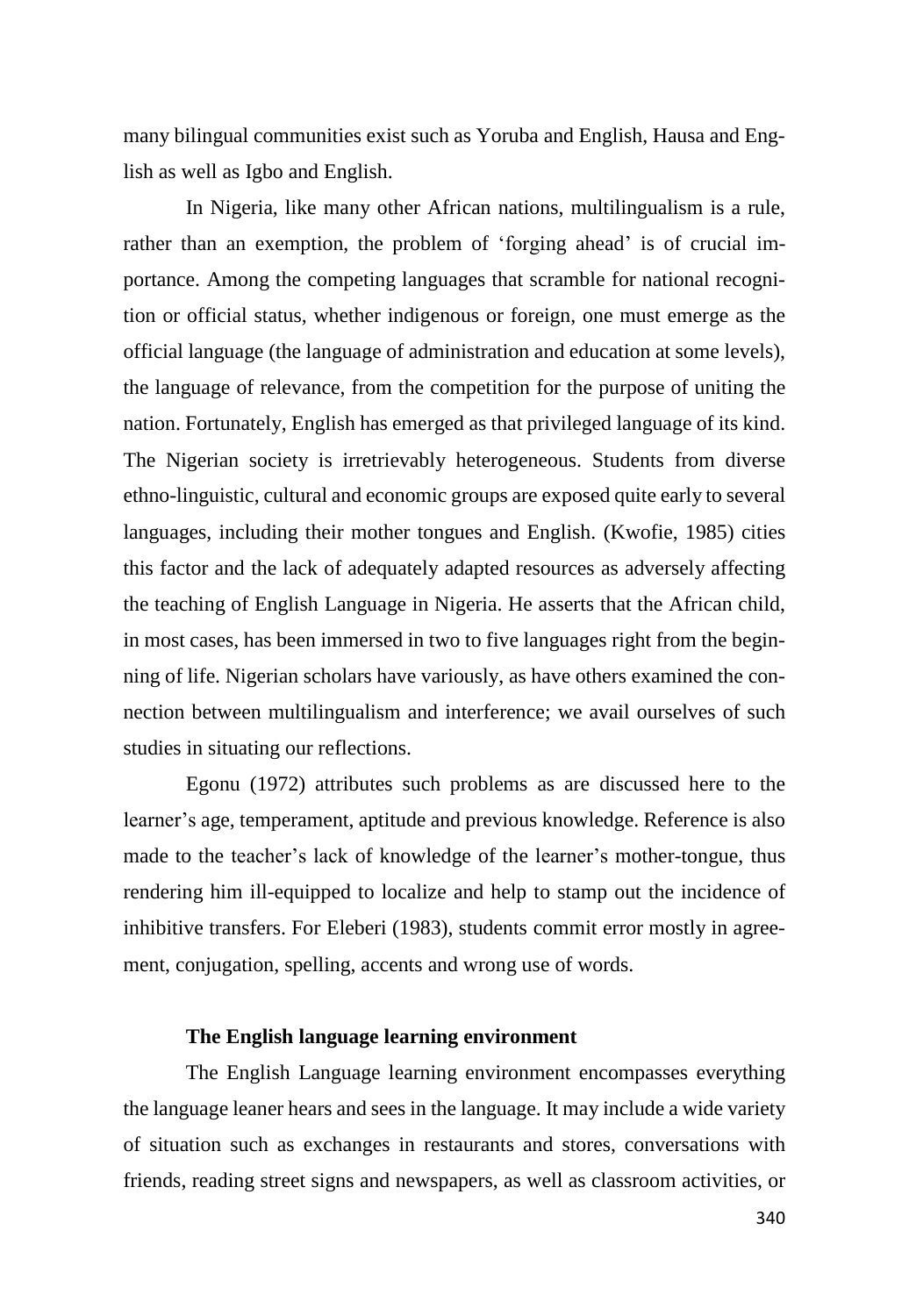it may be very sparse, including only language classroom activities a few books. Regardless of the learning environment, the learner's goal is mastery of the target language which is English Language. The learner begins the task of learning English Language as a second language from point zero (or close to it) and, through the steady accumulation of the mastered entities of the target language, eventually amasses them in qualities sufficient to constitute a particular level of proficiency (Dulay et al., 1982; Ellis, 1994).

This characterization of language learning entails the successful mastery of steadily accumulating structural entities and organizing this knowledge into coherent structures which lead ton effective communication in the target language (Rutherford, 1987). If this is the case, then we would expect that wellformed accurate and complete target language structures would, one after another, emerge on the learner's path towards eventual mastery of the language. If the learner went on to master the language, we could, in principle, tabulate the expansion of his/her repertoire up to the point where all of the well-formed structures of the target language had been accounted for (Beardsmore, 1982; Halliday, 1964). Where English language sentences are made, they are of difficulty for second language, users of English Language who have tonal Language. This is one of the major problems encountered by learners of English Language. Other areas of problem encountered are, sentence and word stresses, vowel sounds and English supra-segmental of pitch.

Second language learners appear to accumulate structural entities of the target language but demonstrate difficulty in organizing this knowledge into appropriate, coherent structures. There appears to be a significant gap between the accumulation and the organization of the knowledge. This then raises critical questions – what kinds of language do second language learners produce in speaking and writing? When writing or speaking the target language (L2), second language learners tend to rely on their native language (L1) structures to produce a response. If the structures of the two languages are distinct different,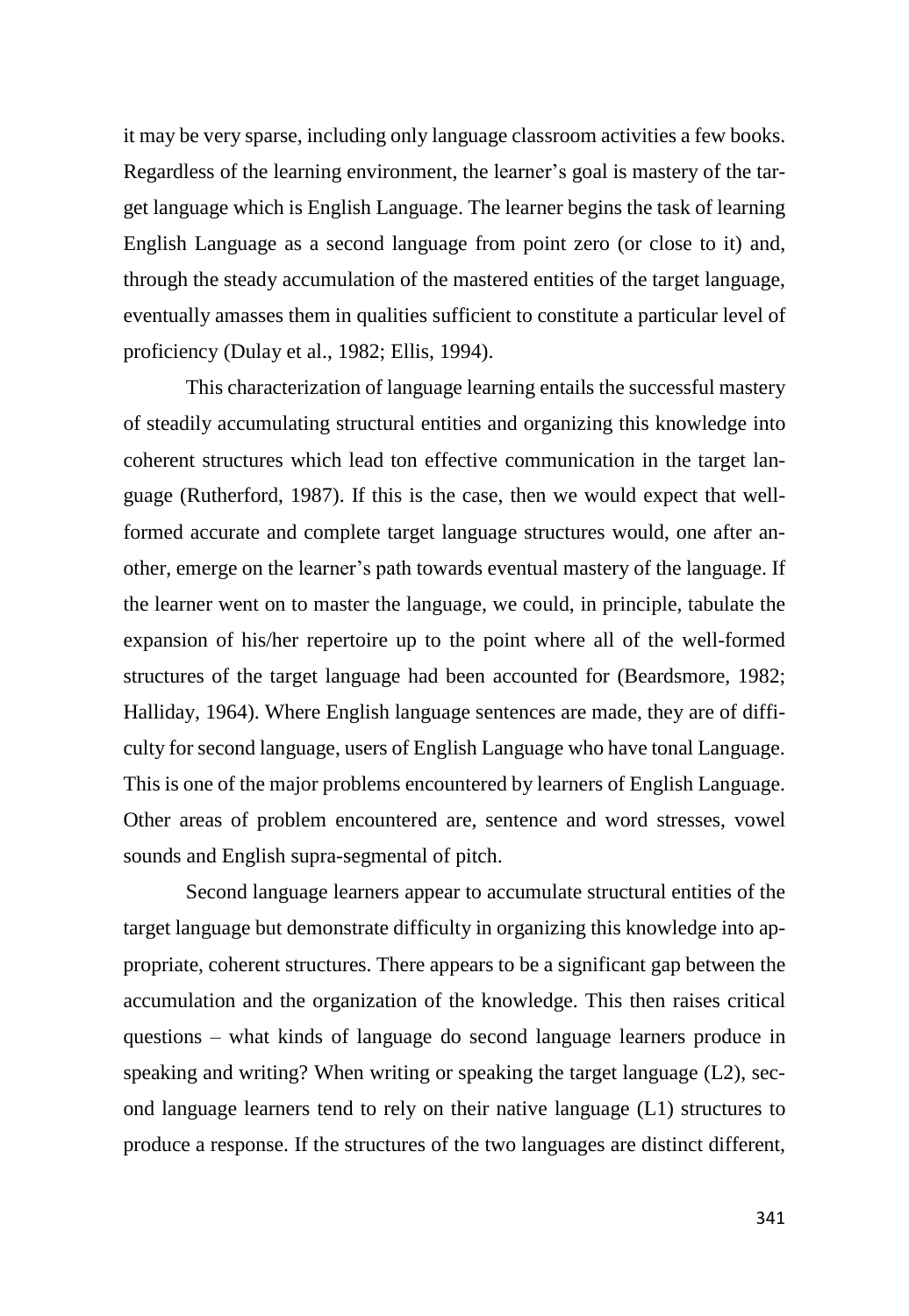then one could expert a relatively high frequency of errors to occur in L2, thus indicating an interference of L1 on L2 (Dechert, 1983).

Language transfer (also known as L1 interference, linguistic interference, and cross meaning) refers to speakers or writers applying knowledge from their native language to a second language. There has been much debate upon the importance of the second language interference. Scholars still argue if this interference is beneficial for both teachers and learners or not. According to some scholars, the transfer can be positive when knowing one language can aid in developing skills for a second language. Alternatively, others claim that the transfer can be negative when understanding one complicates the understanding of another language.

## **Language contact in multilingual society**

Language contact occurs when two or more languages or varieties interact. The study of language contact is called contact linguistic. Multilingualism has likely been common throughout much of history and today most people in the world are multilingual. When speakers of different languages interact closely, it is typical for their languages to influence each other. Language contact can occur at language acting as either a super stratum or a substratum. Language contact occurs in a variety of phenomena, including language convergence, borrowing and relaxification. The most common products are pidgins, creoles, code switching, and mixing languages. Other hybrid languages do not strictly fit into any of these categories (Thomason, 2001).

Dulay et al (1982) define interference as the automatic transfer, due to habit, of the surface structure of the first language onto the surface of the target language. Lott (1983) defines interference as 'errors in the learner's use of the foreign language that can be traced back to the mother tongue'. Ellis (1994) refers to interference as 'transfer', which he says is the influence that the leaner's L1 exerts over the acquisition of an L2'. He argues that transfer is governed by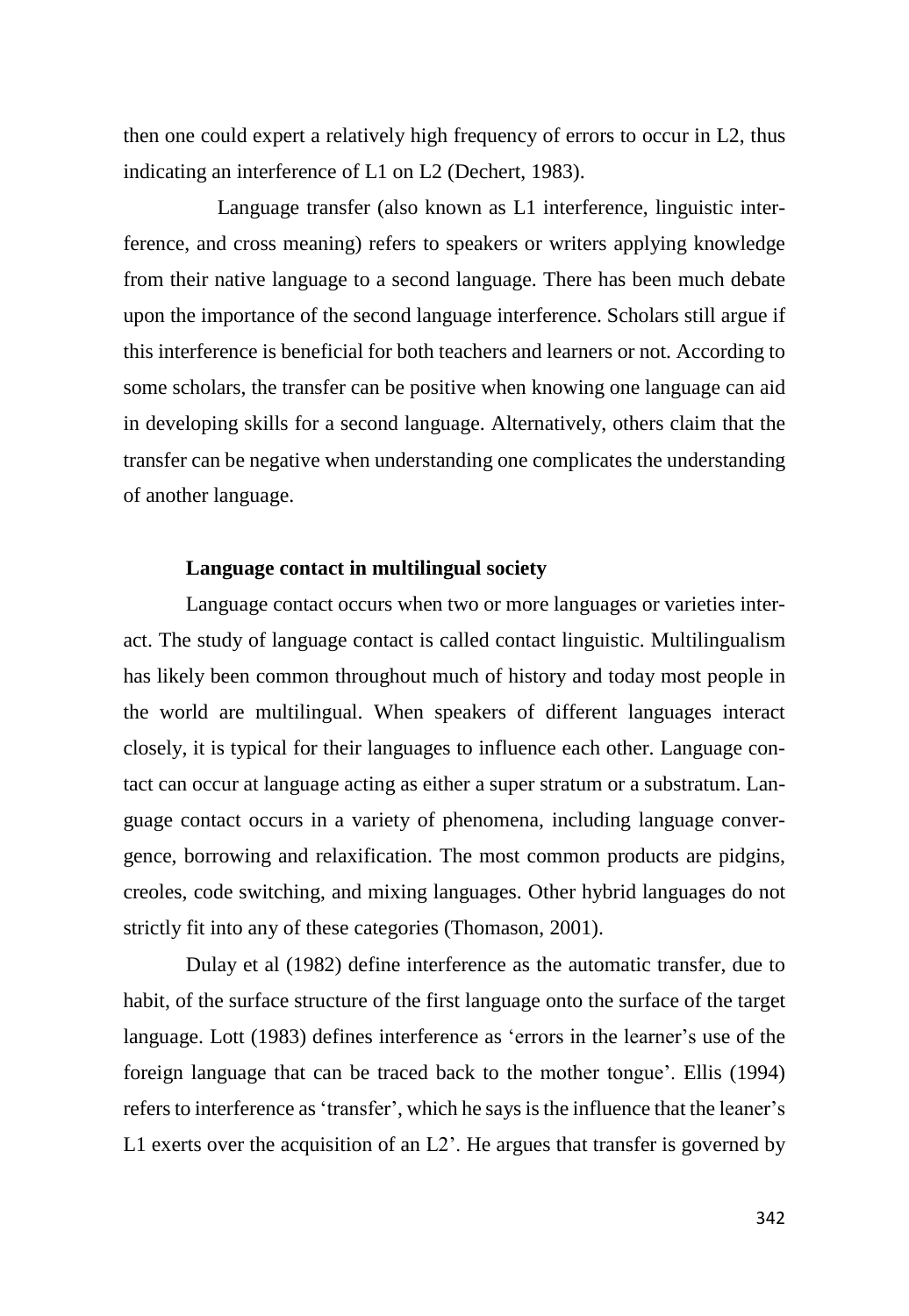learner's perceptions about what is transferable and by their stage of development in L2 learning. In learning a target language, learners construct their own interim rules (Selinker, 1972; Seliger, 1988; Ellis, 1994) with the use of their L1 knowledge, but only when they believe it will help them in the learning task or when they have become sufficiency proficient in the L2 for transfer to be possible.

Ellis (1994) raises the need to distinguish between errors and mistakes and makes an important distinction between the two. He says that errors reflect gaps in the learner's knowledge; they occur because the learner does not know what is correct. Mistakes reflect occasional lapses what he or she knows. It appears to be much more difficult for an adult to learn a second language system that is as well learned as the first language. Typically, a person learns a second language partly in terms of the kinds of meanings already learned in the first language (Whorf, 1956; Albert & Obler, 1978; Larson-Freeman & Long, 1991). Beebe (1988) suggests that in learning a second language, L1 responses are grafted on to L2 responses, and both are made to a common set of meaning responses. Other things being equal, the learner is less fluent in L2, and the kinds of expressions he/she uses in L2 bear telltale of the structure of L1.

Carroll (1964) argues that the circumstances of learning a second language are like those of a mother tongue. Sometimes there are interferences and occasionally responses from one language system will intrude into speech in the other language. It appears that learning is most successful when the situations in which the two languages (L1 and L2) are learned, are kept as distinct as possible (Faerch & Kasper, 1983). To successfully learn L2 requires the L2 learner to often preclude the L1 structures from the L2 learning process, if the structures of the two languages are distinctly different. This project work will examine the influence of interference on the learning of the English Language in a multilingual society with particular reference to Oluyole Local government.

Multilingualism is a situation in which two or more languages operate within the same context (Ndimele, 2003). Factors such as political annexation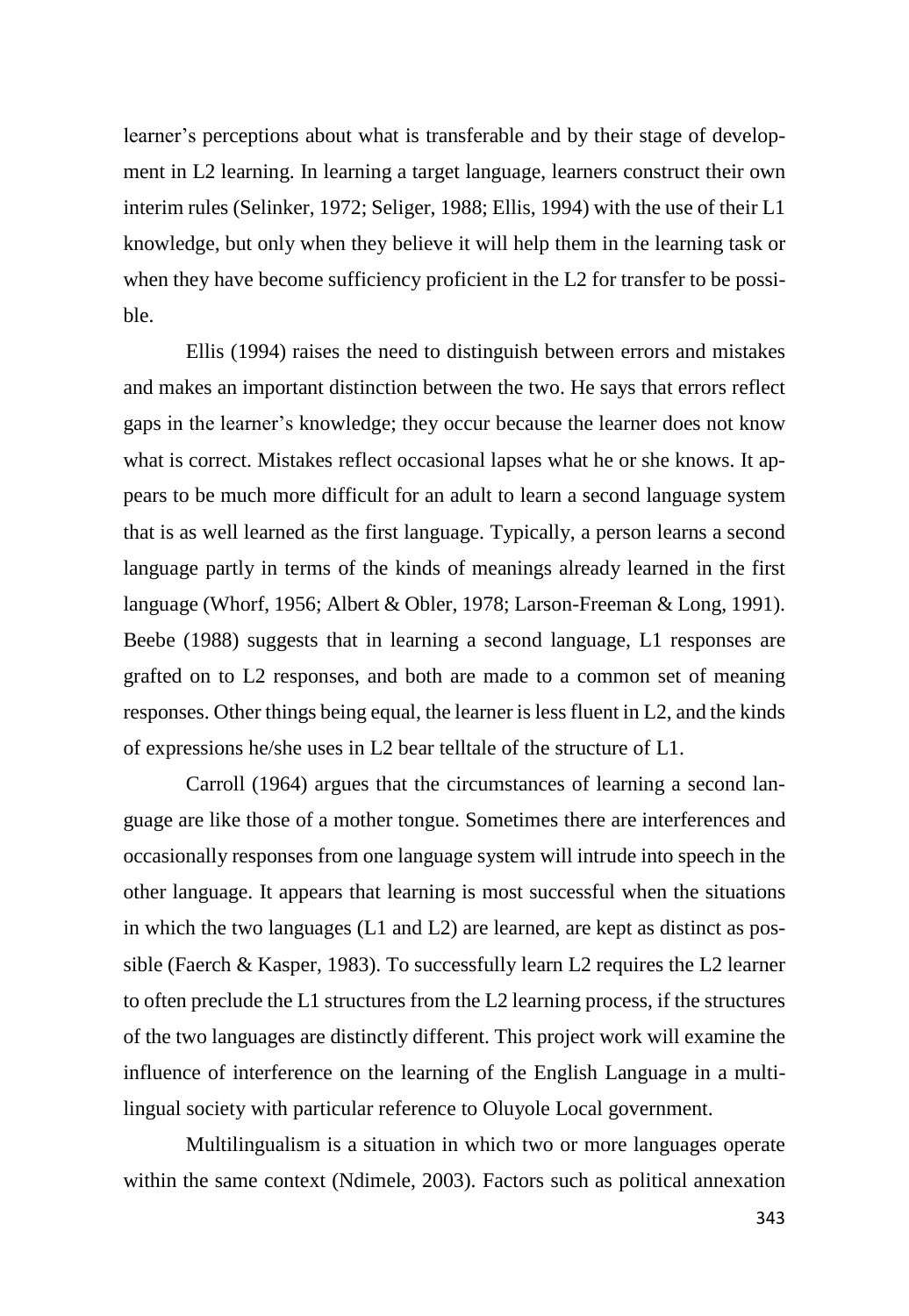marital relation, economic transaction, cultural association, educational acquisition and religious affiliation bring about multilingualism. The advent of English colonialists in the  $18<sup>th</sup>$  Century brought about linguistic imperialism, a situation in which according to Asne as citied in Faniola.

[T]he minds and lives of the speakers of a language are dominated by another language to the point where they believe they can and should use only the foreign language when it comes to transaction dealing with the advanced aspects of life such as education, philosophy, literature, government, the administration of justice.

When Nigeria attained her political independence in 1960, this has to be sustained for her interest. This is because there was no indigenous language that could perform the function of English because of the mutual suspicion of, and ethnic consciousness among virtually all Nigerians. At the height of it all, the truth was revealed about the new state of the nation that no indigenous language is acceptable for all Nigerians. This view as captured by Nida & Wonderly (1971) "In Nigeria, there is simply no politically neutral language. In fact, the division into three major regions reflects the three poles: Hausa, Igbo, and Yoruba. The political survival of Nigeria as a country would even be more seriously threatened that is if any of these three languages were promoted by the government as being the one national language" (p. 65).

# **Acquisition of multiple language**

Chomsky (1957) brought to the fore the notion of universal grammar claiming that human learning in general and language acquisition in particular are explainable in terms of an innate human capacity aiding the generation of an infinite number of sentence patterns. Hence, the innate learners' rule formation capacity is restored to in another language acquisition, i.e. the learners from hypotheses about target language rules and test them in practice. Cenoz (1997)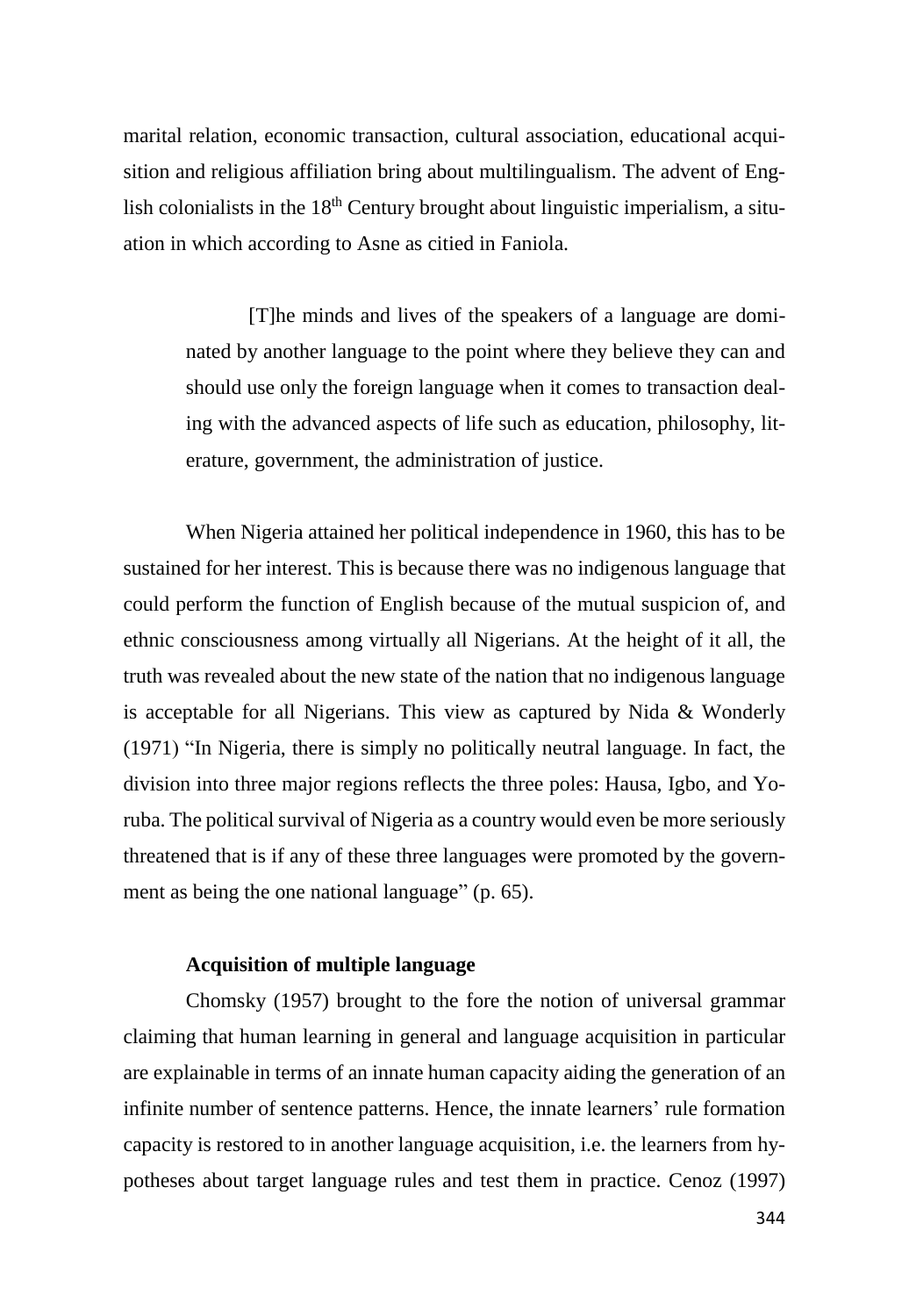points out that although multilingual acquisition is often considered as a variation of bilingualism and SLA, it is in fact more complex than that latter because it depends not only on the factors and processes involved in SLA but also on the interactions between the multiple languages being learned. It is upon that "bridge" of such interactions that target surface or deep structure of the multiple language influence and get influenced either by negative or positive change. Moreover, Cenoz (1997) explains that there is also more diversity and complexity in multilingual acquisition if we consider other factors such as the age when the different languages are acquired, the environment in which each of the languages is acquired, or the typological distance among the languages involved. More importantly the interactions between the L1, L2 and L3, which may be envisaged as a triad, are reciprocal; whereas, those between L1and L2, L1 and L3 are probably best visualized as unidirectional if L1 is the learner's native language because whatever influence L2 and L3 might exert on the mother tongue it might be less significant when compared to the influence of L1 on L2 and L3

According to Cenoz & Jessner (2000) there are at least four possibilities with L3 acquisition orders: (i) the three languages are acquired one after the other (L1-L2-L3); (ii) L2 and L3 are acquired simultaneously after L1 (L1- L2/L3); (iii) L1 and L2 are acquired simultaneously before L3 (L1/L2-L3), and (iv) the learner is in simultaneously contact with the three languages L1/L2/L3).

## **Roles of English in Nigerian multilingual society**

English is now the major communication and learning tool; the access or window to development in the world-be it political, cultural, economic, social, or technological. English, in Nigeria is the language inherited from their colonial master (the British). Adetuyi & Jegede (2016) traced the origin of bilingualism to colonization, trade, annexation, conquest and borderlines. All these accounted for the introduction and dominance of English language on the culture and administration of Nigeria. Studies have shown that when bilinguals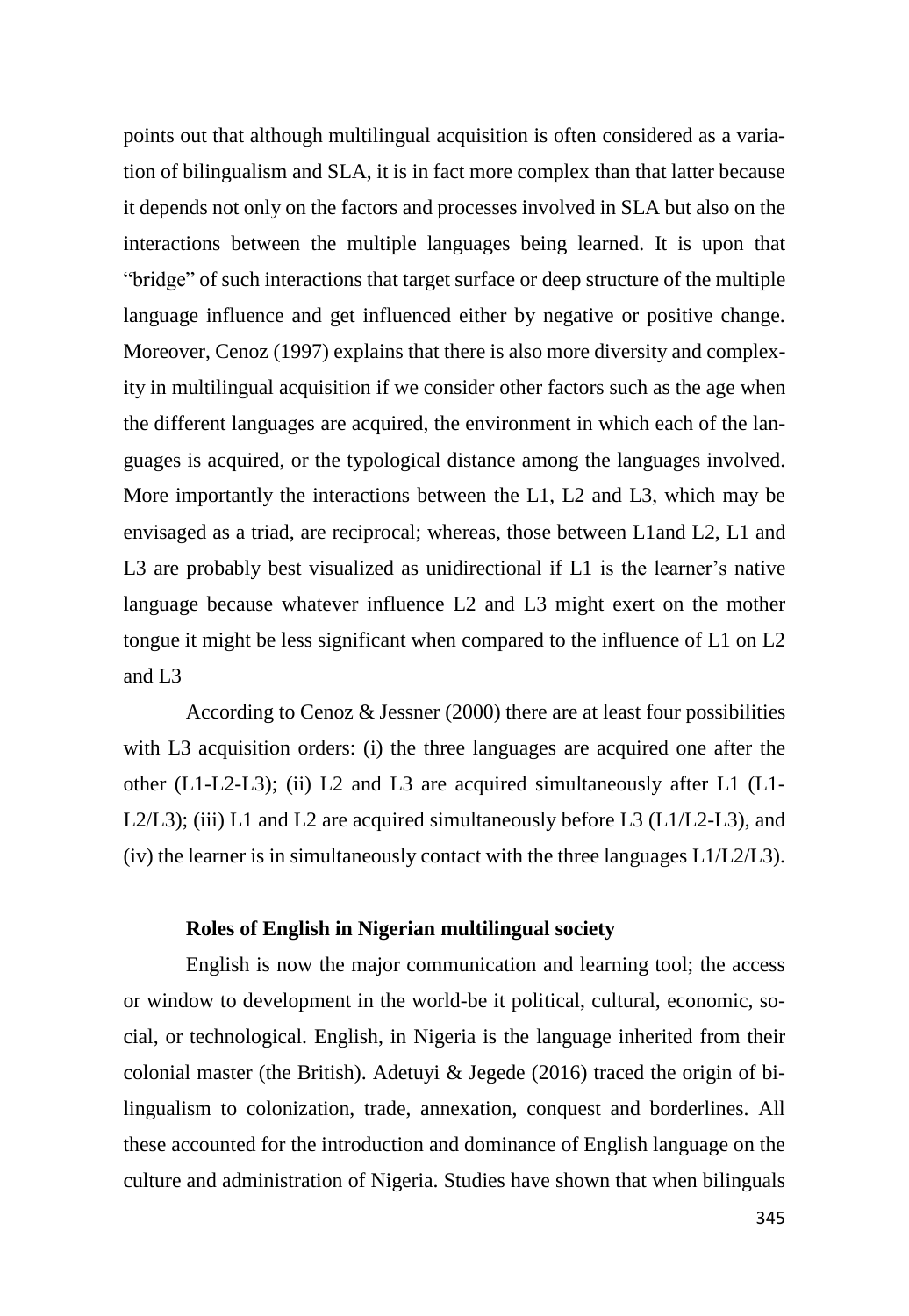speakers code switch, they switch from language to language with ease and fluidity, following the syntactic and semantic rules of both languages (Tamunobelema, 2015)

Given the multilingual setting of Nigeria (over 400 indigenous languages and dialects), English became the lingua franca for administration, education, mass media, commerce, est. English is the first and second language of most Nigerians after their mother tongue. According to Adetuyi & Jegede (2016), the over 400 languages in Nigeria have been categorized in different ways by scholars, based on the parameters of sequence of acquisition, number of speakers and roles assigned to languages with the following labels: (a) *dominant language*: English; (b) *majority languages*: Hausa, Igbo, and Yoruba; (c) *minority languages*: Angos, Edo, Efik, Tiv, Fulfude, Kanuri, etc. (p. 186).

Whenever a group of Nigerians meet and find that they do not share common languages, say Igbo, Hausa, Yoruba, Edo, e.t.c. they choose to interact in English. Thus, English serves as the lingua franca, a unifying force among the various ethnic groups, the medium of instructions in schools, the means of communication with the outside world, the language of the mass media, and the language of law, commerce and industry. It is obvious from these uses of English in Nigeria that the language at least for now, is very important tool for communication. Subsequently. Proficiency in both spoken and written forms of the language is vital. Adegbite's (2003) functional classification of Nigerian languages is presented in Table 1.

This is the basis of Olaore's (1992) suggestion that we: "include… in the country's language policy the fact that for a long time to come English will continue to play a prominent role in the socio-economic and political development of Nigeria as the language of administration, politics industry, education, science and technology" (p.21). Therefore, English for development is a 'sine qua non' for tapping, exploring and exploiting local and foreign resources.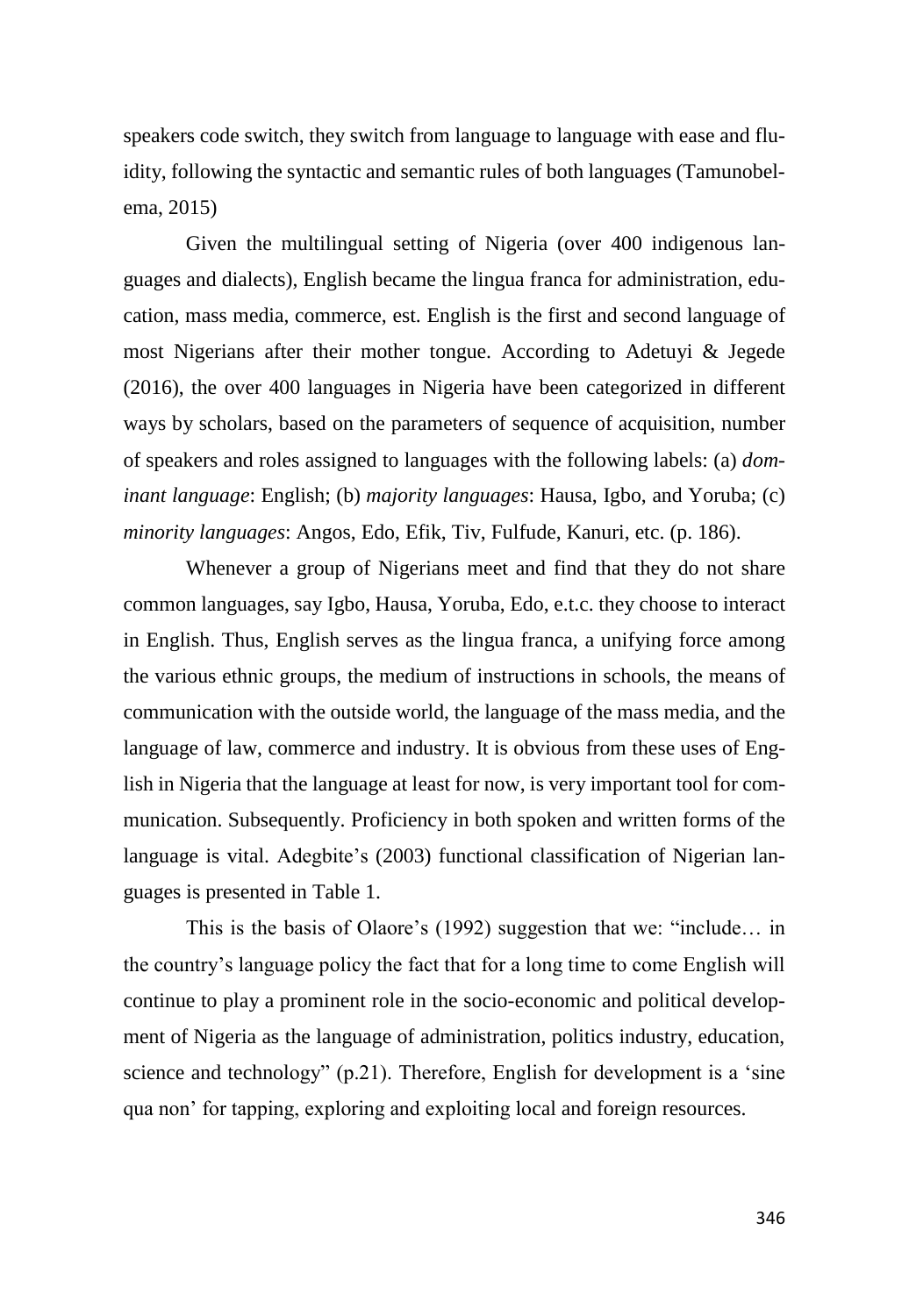| <b>Status</b> | Languages                                                                  | <b>Roles</b>                     |
|---------------|----------------------------------------------------------------------------|----------------------------------|
| Level V       | English                                                                    | National and International Roles |
| Level IV      | Regional Lingua francas, used in   Hausa, Igbo, and Yoruba<br>network news |                                  |
| Level III     | Pidgin English Restricted                                                  | Lingua franca                    |
| Level II      | Edo, Efik, Fulfide, Idomalgala,                                            | Ethnic language used in network  |
|               | Ijaw, Kanuri, Nupe, Tiv                                                    | news                             |
| Level I       | Other minor languages                                                      | Ethnic or sub-ethnic roles       |

**Table 1.** Status of languages in Nigeria

According to Babajide (2001) English is used in Nigeria in most situations: home, office, market etc. and for all communication interaction: formal and, informal, cordial, casual etc. he states further:

[G]iven the many important roles that English languages performs, it becomes expedient for any Nigerian that wants to be relevant to his social, economic, and political environment to learn and acquire some appreciable knowledge of English. This explains why both the literate and non-literate have a great respect for anyone who has an admirable proficiency in English. In fact, educated Nigerians who are deficient in their mastery of English and some of the uneducated lot make frantic efforts through private tuition to learn it (p. 4).

Jowitt (1991) submits that it is likely that English will also remain an official language in Nigeria for a long time to come and it will probably continue to have much the same functions as at present. Alo (2004) highlights a variety of important functions of the English language in Nigeria: (a) official language; (b) the lingua franca among educated Nigerians; (c) the medium of instruction in secondary and tertiary institution, including the last three years of primary education; (d) a school subject; (e) the principal of wider communication, business, commerce, industry, public administration; (f) the language of science and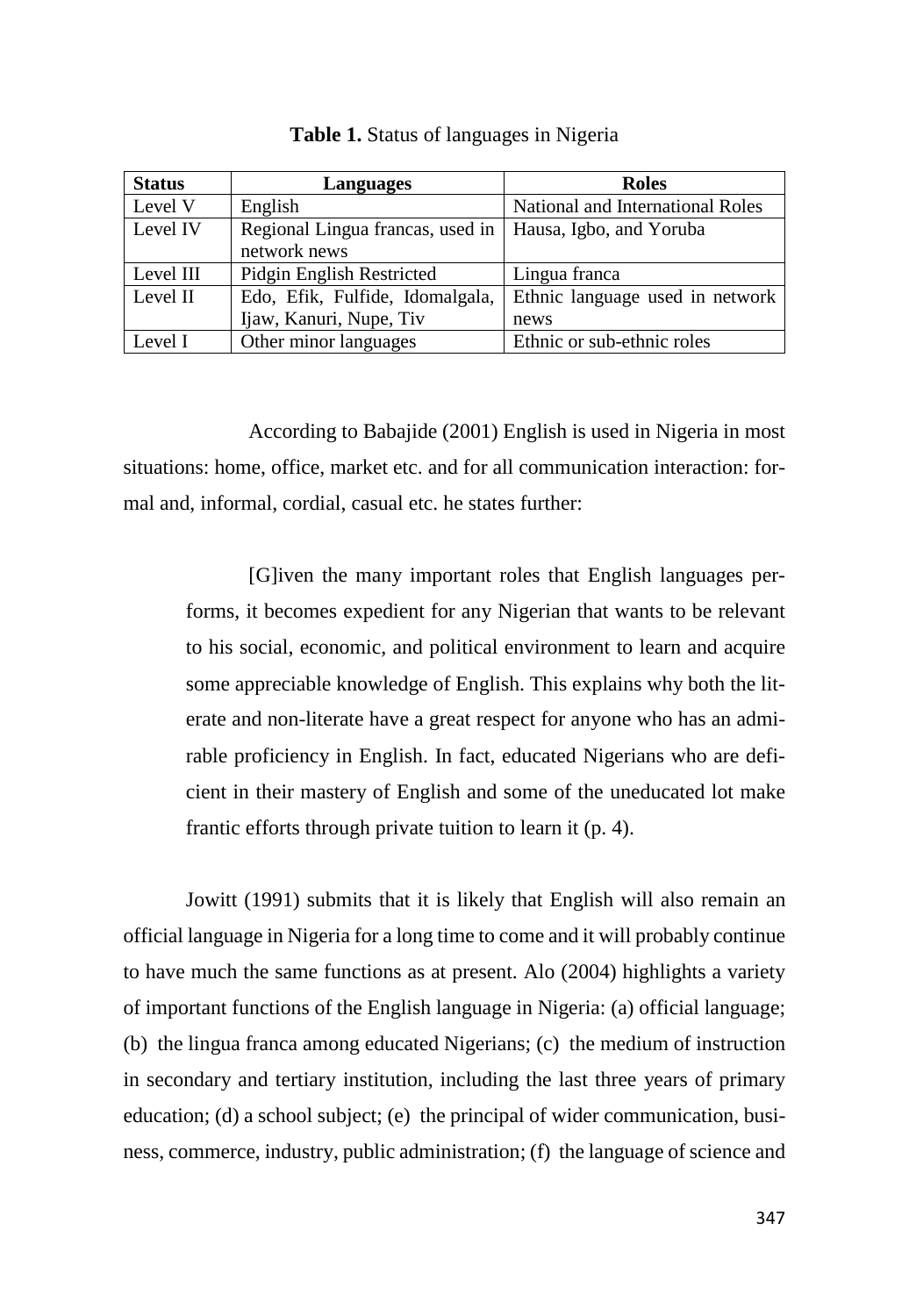technology; (g) an instrument of national, state and local politics; (h) a medium of creative expression.

#### **Conclusion**

It is important to note that English also serves the purpose of uniting the various ethnic groups which makes Nigeria a multilingual society. On the importance of English as a language that unifies the different ethnic groups in Nigeria, Afolayan (1968) posits: it is unrealistic for anybody in Nigeria today to think that national unity can be forged in the country without recourse to the utilization of the English language; it has been the language of the creation of the political entity itself, and also the language of its political-economic unification and administration… Furthermore, the fact that it is now functioning as the language of Nigerian nationalism cannot be denied. Thus, English is the principal lingua franca of educated Nigerians, the principal medium of instruction in schools, the principal languages of wider communication, and the principal medium of literary expression.

#### **REFERENCES**

- Adegbite, W. (2003). Enlightenment and attitude of the Nigerian elite on the roles of languages in Nigeria. *Languages, Culture & Curriculum, 16*, 185-196.
- Adetuyi C.A. & Adeniran, A.A. (2017). Aspects of semantics of standard British English and Nigerian English: a comparative study. *English Ling. Res. 6*(3), 5-14.
- Adetuyi, C.A. & Jegede, O.O. (2016), Language-in-education policy in Nigeria: the reality of teachers' language choices. *J. Capital Develop. Behavioural Sci., 2*(1), 1-12.
- Afolayan A. (1968). *The linguistic problems of Yoruba learners and users of English: PhD thesis*. Ibadan: University of Ibadan.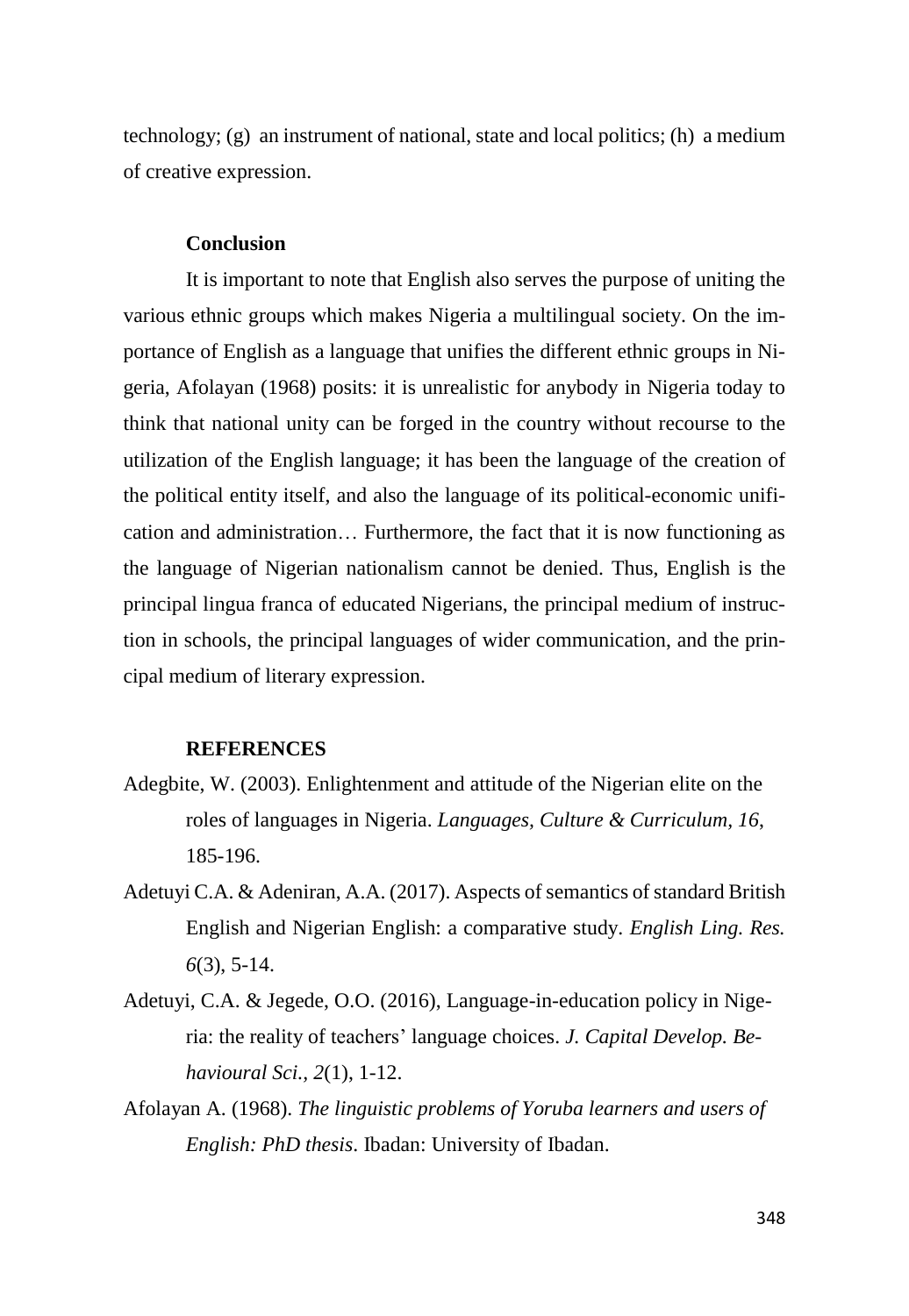- Aito E. (1999). Glottopolitique, insecuritelinguistique et languesminoritaires au Nigeria. *Proceedings 23rd Annual Meeting of the Atlantic Provinces Linguistics Association*, pp. 21-36.
- Albert, M.L. & Obler, L.K. (1978). *The bilingual brain: neuropsychological and neurolinguistic aspects of bilingualism*. New York: Academic Press.
- Alo, M.A. (2006). Creativity and lexical/discourse innovations in Yoruba-English translation. *Ibadan J. English Studies, 3*, 17-36.
- Babajide, A.O (2001). Language attitude patterns of Nigerians (pp. 1- 13). In: Igboanusi, H. (Ed.). *Language attitude and language conflict in west Africa*. Ibadan: Enicrownfit..
- Beardsmore, H.B (1982). *Bilingualism: basic principles*. Avon: Multilingual Matters Ltd.
- Beebe, L.M. (1988). *Issues in second language acquisition: multiple perspectives.* New York: Newbury.
- Cenoz, J. (1997). The influence of bilingualism on multilingual acquisition: some data from the Basque Country*. Simposio Internacionalsobre o Bilinguismo: comunidades e individuosbilingies*, UniversidadedeVigo, pp.278-287.
- Cenoz, J. & Jessner, U. (2000). *English in Europe: the acquisition of a third language.* Clevedon: Multilingual Matters Ltd.
- Chomsky N. (1957). *Syntactic structures*. Berlin: Mouton de Gruyter.
- Dechert, H.W. (1983). How a story is done in a second language (pp. 175- 196). In: Faerch, C. & Kasper, G. (Eds.). *Strategies in inter-language communication*. New York: Longman.
- Dulay H., Burt, M. & Ktashen, S. (1982). *Language two*. New York: Oxford University Press.
- Egonu I.T.K. (1972). Problems of teaching oral French. *Modern Languages J*., Nsukka: University of Nigeria.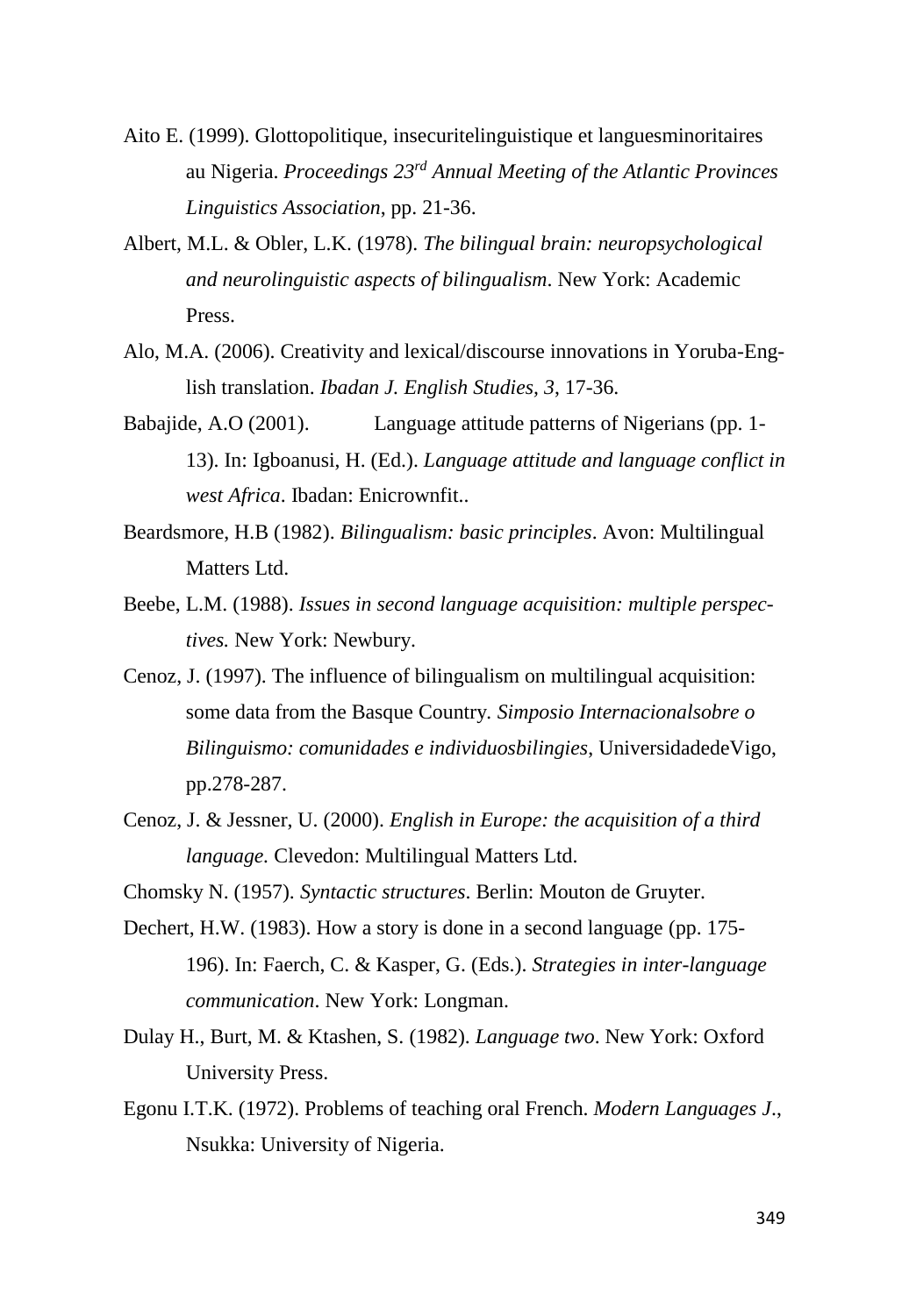- Eleberi V. (1983). *An investigation into some common errors in beginners' written English with reference to Nsukka Educational Zone: PhD thesis.* Nsukka: University of Nigeria.
- Ellis, R. (1994). *The study of second language acquisition*. New York: Oxford University Press.
- Faerch, C. & Kasper, G. (1983). Plans and strategies in foreign language communication (pp. 20-60). In: Faerch, C. & Kasper, G. (Eds.). *Strategies in inter-language communication*. New York: Longman
- Halliday, M.A.K. (1964). *The linguistic sciences and language teaching*. London: Longman.
- Jowitt, D. (1991). *Nigerian English usage: an introduction*. Lagos: Longman Books Ltd.
- Kwofie, E.N. (1985). *French language teaching in Africa: issues in applied linguistics*. Lagos: University Press.
- Larson-Freeman, D. & Long, M.H. (1991). *An introduction to second language acquisition research.* New York: Pearson Education.
- Lott, D. (1983). Analyzing and counteracting interference errors. *ELT J., 37*, 256-261.
- Ndimele, O.M. (2003). *Four decades in the study of languages and linguistics in Nigeria: a festschrift for Wilaimson*. Aba: National Institutes for Nigerian Languages.
- Nida, E.A. & Wonderly, W.L. (1971). Communication roles of languages in multilingual societies (pp. 55-74). In: Whitely, W.H. (Ed.). *Language use and social change.* London: OUP for International African Institute.
- Olaore, I.A. (1992). English for national development: a realistic approach. *13th Conference of the Linguistic Association of Nigeria*, University of Abuja, Nigeria.
- Rutherford, W.E. (1987). *Second language grammar: learning and teaching*. New York: Longman.